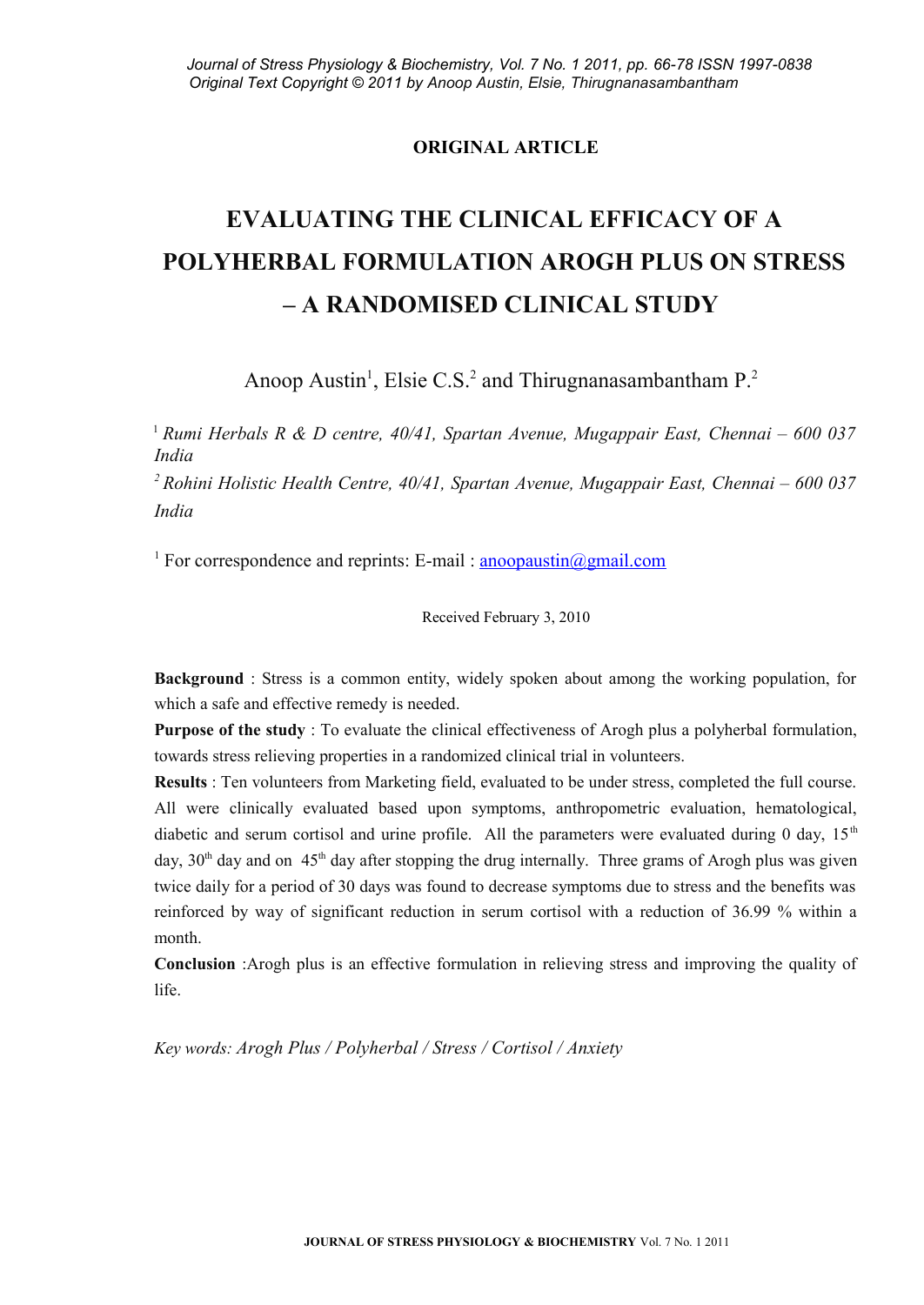## **ORIGINAL ARTICLE**

# **EVALUATING THE CLINICAL EFFICACY OF A POLYHERBAL FORMULATION AROGH PLUS ON STRESS – A RANDOMISED CLINICAL STUDY**

Anoop Austin<sup>1</sup>, Elsie C.S.<sup>2</sup> and Thirugnanasambantham  $P^2$ .

<sup>1</sup>*Rumi Herbals R & D centre, 40/41, Spartan Avenue, Mugappair East, Chennai – 600 037 India*

*<sup>2</sup>Rohini Holistic Health Centre, 40/41, Spartan Avenue, Mugappair East, Chennai – 600 037 India*

<sup>1</sup> For correspondence and reprints: E-mail : [anoopaustin@gmail.com](mailto:anoopaustin@gmail.com)

Received February 3, 2010

**Background** : Stress is a common entity, widely spoken about among the working population, for which a safe and effective remedy is needed.

**Purpose of the study** : To evaluate the clinical effectiveness of Arogh plus a polyherbal formulation, towards stress relieving properties in a randomized clinical trial in volunteers.

**Results** : Ten volunteers from Marketing field, evaluated to be under stress, completed the full course. All were clinically evaluated based upon symptoms, anthropometric evaluation, hematological, diabetic and serum cortisol and urine profile. All the parameters were evaluated during 0 day,  $15<sup>th</sup>$ day,  $30<sup>th</sup>$  day and on  $45<sup>th</sup>$  day after stopping the drug internally. Three grams of Arogh plus was given twice daily for a period of 30 days was found to decrease symptoms due to stress and the benefits was reinforced by way of significant reduction in serum cortisol with a reduction of 36.99 % within a month.

**Conclusion** :Arogh plus is an effective formulation in relieving stress and improving the quality of life.

*Key words: Arogh Plus / Polyherbal / Stress / Cortisol / Anxiety*

Stress was first coined by Hans Selye during 1930's, which referred to the consequence of failure to respond appropriately to emotional or physical threats, whether actual or imagined. In recent past,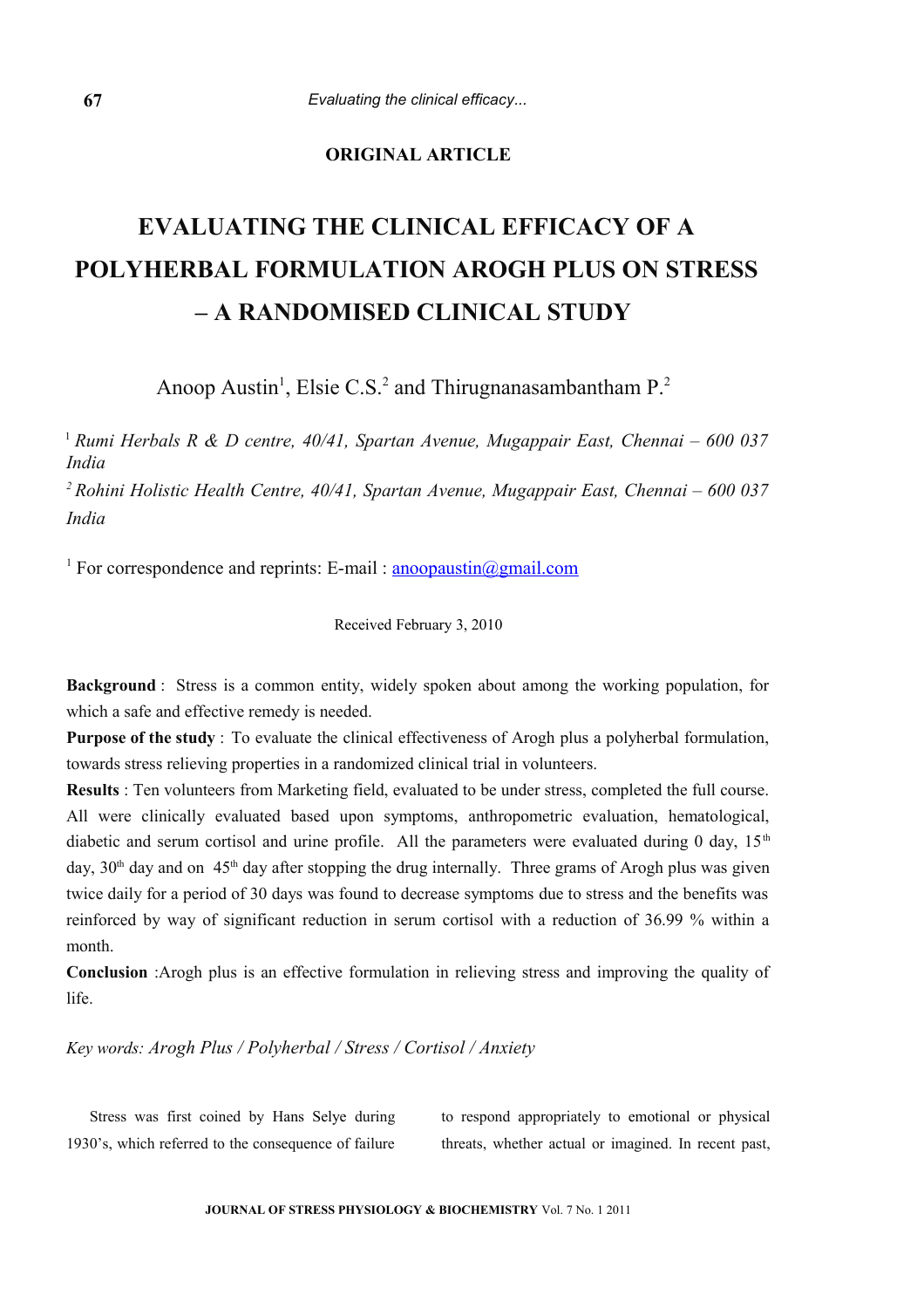this has become a commonplace of popular parlance (Selye, 1956). The symptoms commonly include a state of alarm and adrenaline production, short-term resistance as a coping mechanism, and exhaustion, as well as irritability, muscular tension, inability to concentrate and a variety of physiological reactions such as headache and elevated heart rate (Bernard and Krupat, 1994). Sheldon *et al.* (2007) reported that stress is one of the largest Killer of man today, which is becoming, more accepted as being crucially related to our physical, mental and emotional health, So reducing the stress level can not only protect from diseases but can also enhance our quality of life enormously (Thoits, 2010).

Tranquilizers, antidepressants and anti-anxiety medications are widely prescribed in stress management (Anonymous, 2000), but the incidence of toxicity and dependence has limited the therapeutic usage of those drugs (Moncrieff *et al*., 2010). Herbal formulations have been in use for many years not only in Asian countries but also globally for human well-being. The herbal formulations claimed to enhance physical endurance; mental functions and non-specific resistance of the body have been reported to possess anti-stressor (Archana and Namasivayam, 1999) and "adaptogenic" properties (Saggu *et al.*, 2007), as well as the ability to affect the hypothalamicpituitary-adrenal axis (Al-Qarawi *et al.,* 2002). The potential utility of safer and cheaper herbal medicines as antistress agents have been reported as they can withstand stress without altering the physiological functions of the body (Naik *et al.,* 2006). Various herbs like *Asparagus racemosus, Bacopa monnieri*, *Centella asiatica*, *Emblica officinalis, Hypericum perforatum, Matricaria recutita, Mentha piperita, Nepeta cataria, Ocimum sanctum, Passiflora incarnate, Piper methysticum, P. longum Tribulus terrestris, Valeriana officinalis*

and *Withania somnifera* are claimed to have immunomodulatory, adaptogenic and anabolic effects along with the ability to improve vital energy (Naik *et al.,* 2006; Bansal and Yadav, 2010). Though herbal medicines are known to act synergistically in combination (Toews and Bylund, 2005), only limited work has been carried out on poly herbal formulation for Stress. With this basis this study was initiated.

Arogh plus, is one such herbal Instant formulation manufactured by Rumi Herbals Pvt. Ltd, Chennai, containing *Nelumbo nucifera, Hibiscus rosa-sinensis, Rosa alba, Terminalia chebula, Hemidesmus indicus, Glycyrrhiza glabra*, *Zingiber officinale*, *Quercus infectoria* and *Eclipta alba.* Detailed studies have revealed its therapeutic efficacy on hypercholesteremia (Anoop Austin *et al.,* 2006; Ganesh *et al.,* 2006; Asokan *et al.,* 2010), arthritis (Mohan *et al.,* 2009), Stress and anxiety (Balaraman *et al.,* 2007), Myocardial infraction (Suchalatha and Shyamala Devi, 2004) and Oxidative stress (Suchalatha *et al.,* 2004). With this basis, a randomized clinical trial was carried out on the formulation, to evaluate its clinical efficacy, by way of evaluating their performance, Physical and mental characteristics, and blood and hormonal investigation to have an better insight and understanding its effectiveness in volunteers under stressful situation.

#### **Materials and Methods:**

Arogh Plus, an Ayurvedic polyherbal formulation, gifted by M/s. Rumi Herbals Pvt. Ltd., Chennai was subjected for a detailed randomized clinical trial at Rohini Holistic Health Centre, Chennai during the period of July to September 2010. A detailed clinical protocol was prepared and was approved by the Institutional Human Ethics committee. The study was carried out on the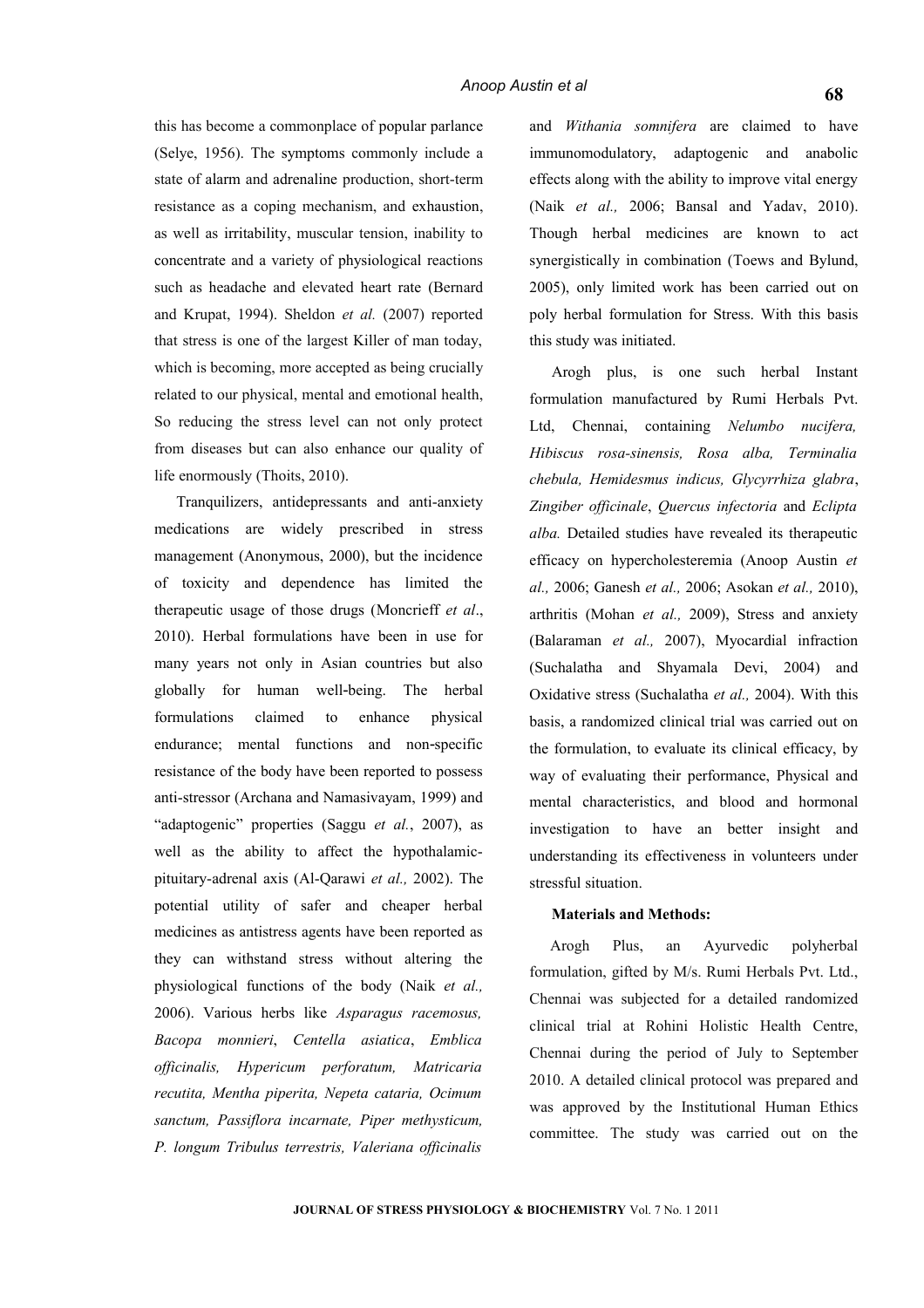volunteers, who were working in marketing field for more than five years. After receiving their consent, they were explained about the entire study and, after acceptance, they were included for the study. The study was organized for a period of 30 days and those who completed the study were only included for evaluation.

The volunteers evolved to be under stress who were included in this study, administered 3 gm of powder (1 Sachet full) twice daily, morning and evening, dissolved in warm water for a period 30 days. Any specific diet schedule was not prescribed to the volunteers. All volunteers involved in the study were thoroughly screened on 0 day,  $15<sup>th</sup>$  day and 30th day. After completion of the study period on 45th day all volunteers were again subjected to all parameters again.

Ten human volunteers diagnosed to be under stress were selected, for this present randomized study. All patients selected for this study were interrogated and a detailed history was recorded in the prescribed case history sheet. The individual who have symptoms of stress disorders with or without raised serum cortisol levels, were subjected to clinical trial. Out of 12 volunteers selected, 10 completed the full treatment schedule (i.e., 30 days) and they were only taken for the full evaluation in this study. The clinical pattern (Fait *et al*., 2006) were studied in all 10 cases for incidence of age, sex (male & female), religion, occupation, economic status, educational status, social status and symptoms of stress disorders following the incidence of blood cortisol (Mattingly *et al.,* 1989) and routine examination of Blood, Stool and Urine (Burtis *et al.,* 2006) were carried out, in addition, to the observation, of subjective features. Clinical symptoms *viz.,* Anorexia, Apprehension, Breathlessness, Constipation, Diarrhea, Disinterest

of life, Dizziness, Fatigue, Frequency of micturation, Headache, Hopelessness/Helplessness, Inability to work, Insomnia, Lack of concentration, Lack of self confidence, Loss of libido, Loss of weight, Pain-chest/Abdomen, Recurrent thought for death /suicide, Slowing of thinking, Slowing of speed, Skin rashes /ulcer, Sweating and Tremor were analysed during each visit on 0 day,  $15<sup>th</sup>$  day,  $30<sup>th</sup>$  day and after  $45<sup>th</sup>$  day in all the volunteers (Fait *et al*., 2006). The observations made out of the investigations, are statistically expressed as the means  $\pm$  standard error of the means (S.E.M.) and statistical analysis was carried out using student's *t*test (O'Mahony and Michael, 1986).

#### **Results**:

The present study consists of total 10 volunteers, who have symptoms of stress disorders and completed the full course of treatment schedule (i.e. 30 days). Though we had registered 12 cases for the present study, only 10 volunteers (5 male and 5 female) completed the full course of treatment, and they only were included in the complete study. So the clinical pattern will be discussed with the observations and investigation carried out with those ten cases, only.

The volunteers involved in the present study ranged within the age group of 20 to 60. 1 male (10  $%$ ) and 4 females (40  $%$ ) were between 21 to 30 years age, 1 male (10 %) between 31-40 and 1 (10 %)female between 41-50 age group and 3  $(30\%)$ males between  $51 - 60$  age group participated in the study. Out of the 10 volunteers, 5 were males (50 %) and the remaining were females (50 %). Their occupation status revealed that all were working and the 5 females (50 %) involved in the study were housewives, with their economic status revealing 1 male (10 %) in low income and 3 males (30 %) and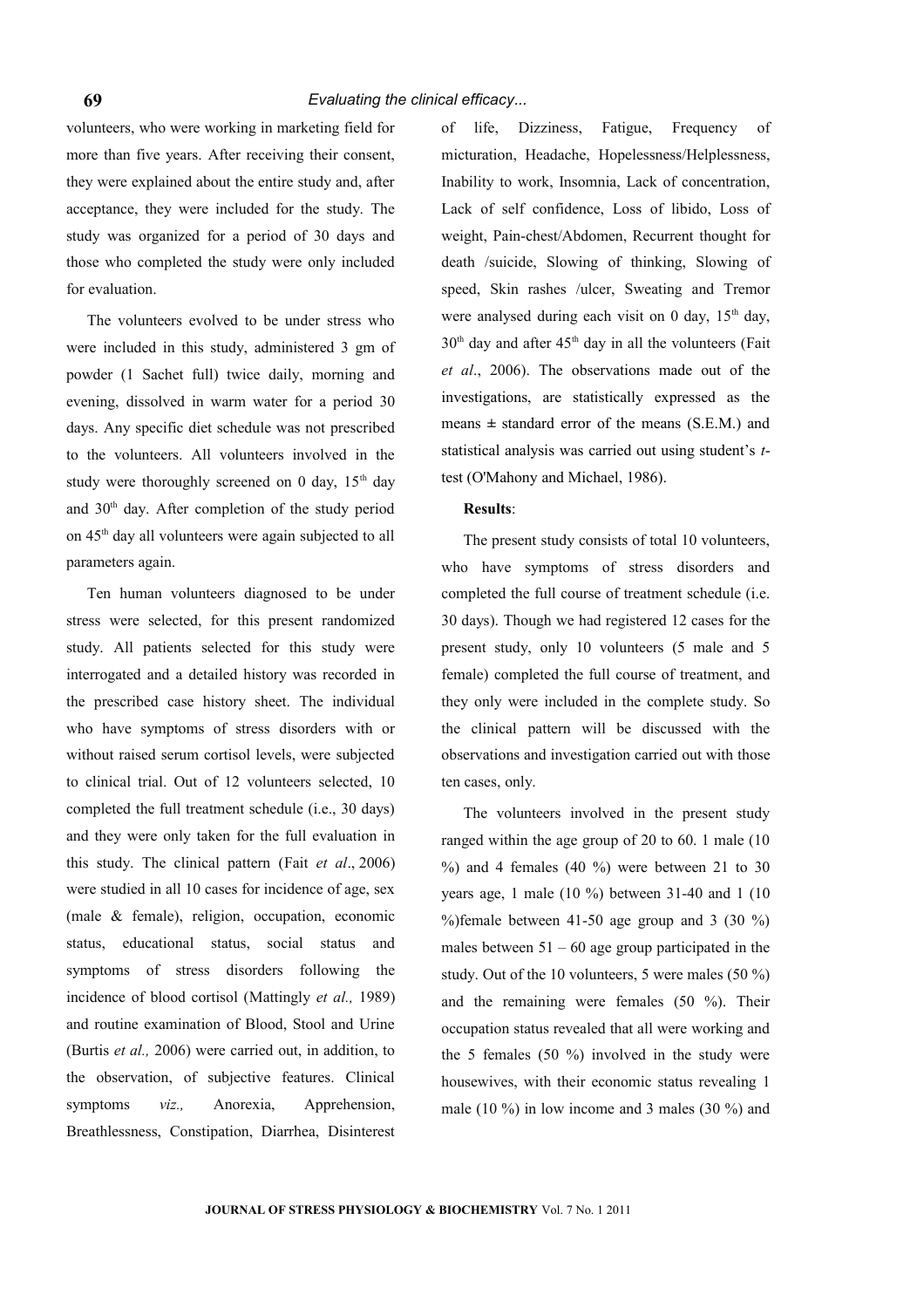5 females (50 %) in middle class group and 1 male (10 %) in high class group.

The volunteers involved in the study were from Urban area and 1 male (10 %) and 1 female (10 %) completed Higher Secondary education, 2 male (20  $\%$ ) and 3 females (30  $\%$ ) completed their graduation, 1 male (10  $\%$ ) and 1 female (10  $\%$ ) completed their post graduation and 1 male (10 %) completed his doctorate. The volunteers involved in the study were all non vegetarians. The nature of work among the volunteers differed to an extent, where, 2 males (20  $\%$ ) and 1 female (10  $\%$ ) had sedentary work style, 2 males (20 %) and 2 females (20 %) had moderate and active work culture and 1 male (10 %) and 2 females (20 %) were striving hard in their work nature. Among the group 1 female (10 %) was unmarried and remaining 5 males (50 %) and 4 females (40 %) were married.

The observations pertaining to clinical symptoms and their observations before and after the treatment were found to be interesting with respect to the degree of reduction in symptoms, which are well elicited in Table 1. From this it is interesting to observe that more than 70 % of relief was observed in symptoms like apprehension, breathlessness, constipation, disinterest of life, frequency of micturition, headache, insomnia, lack of concentration, lack of self confidence, suicidal tendency, slowing of thinking, and tremor. More than 50 % of relief was observed in symptoms like dizziness, fatigue, hopelessness/helplessness, inability to work, slowing of speed and sweating. In other symptoms, the relief found was less than 50  $\frac{0}{6}$ .

The improvements on objective features like anthropometric evaluation (Table 2), Hematological, Diabetic and Serum Cortisol profile (Table 3) and urine profile (Table 4) revealed many interesting findings. Anthropometric evaluation revealed that Arogh Plus did not alter the observed parameters like the height, weight, BMI, respiration, pulse, blood pressure and Rapid Eye Movement (REM), within the short span of treatment time. The total count was found to be significantly increased, which reverted after the ingestion period, signifying the improvement of immune system (LaFleur-Brooks, 2008). Among the study group two were Type II diabetics, and were under OHA. Their diabetic control was not significant and that was found to reflect in the borderline in glycated haemoglobin level. Serum cortisol was found to be decreasing during the course of treatment and which are reverted after discontinuing the treatment. The cortisol level was found to be more pronounced in normal individuals where the percentage of decrease was observed to be 36.99 % with a month time, whereas in those 2 diabetic persons the serum cortisol was found to be  $9.1 \pm 1.7$  on 0 day,  $7.9 \pm 1.7$ 1.43 on 15<sup>th</sup> day, 7.6  $\pm$  1.55 on 30<sup>th</sup> day and reverted to  $8.2 \pm 1.55$  after the treatment period suggesting only 16.48 % of reduction on the  $30<sup>th</sup>$  day, which is more significant from the study. Urine analysis revealed an interesting finding in reducing the deposit level, which needs further evaluation. Further there was no undesired effects observed during the course of study with the drug and revealed the safety of the formulation.

### **Discussion**:

Stress is a common problem which might reflect by way of cognitive, emotional, physical or behavioural changes (Gallo and Matthews, 2003). Stress can result in poor judgement, negative outlook, excessive worrying, moodiness, irritability, agitation, inability to relax, feeling lonely, isolated or depressed, aches and pains, altered bowel habits, nausea, dizziness, chest pain, rapid heartbeat, eating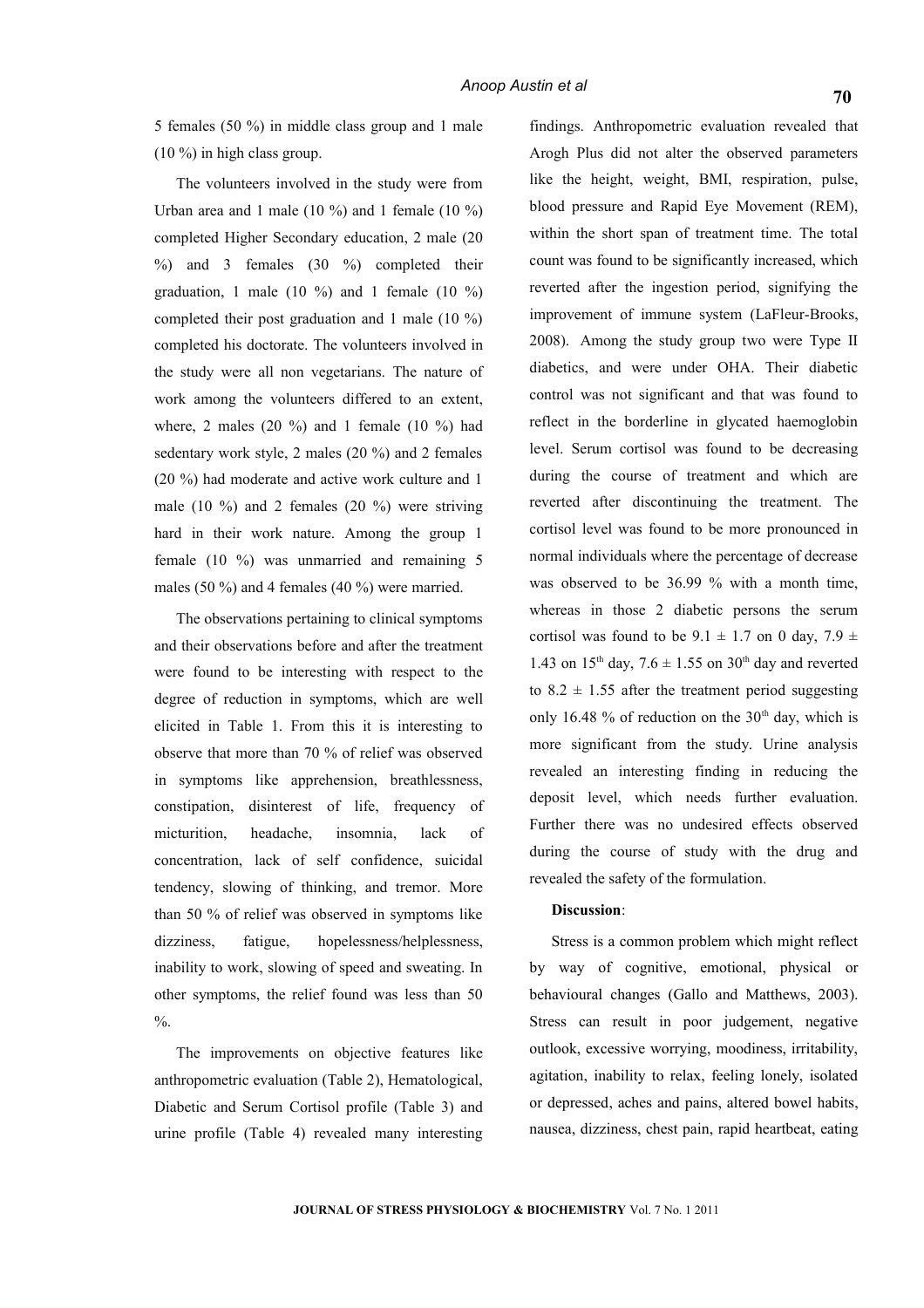too much or not enough, sleeping too much or not enough, social withdrawal, procrastination or neglect of responsibilities, increased alcohol, nicotine or drug consumption, and nervous habits such as pacing about or nail-biting (Hawkley and Cacioppo, 2003).

evaluated clinically in volunteers working under stressful situation and revealed many interesting finding. Daily intake of the formulation for a period of continuous 30 days was found to decrease the symptoms observed due to stress, which was reduced and their work performance was found to be increased.

Arogh Plus, a polyherbal formulation was

**Table 1.** Response of treatment on subjective criteria

| Sl. No.        | <b>Symptoms</b>                      | Number of<br><b>Patients before</b><br>treatment | Number of<br><b>Patients after</b><br>treatment | Percentage of<br>relief |
|----------------|--------------------------------------|--------------------------------------------------|-------------------------------------------------|-------------------------|
| $\mathbf{1}$   | Anorexia                             | 6                                                | $\overline{4}$                                  | 33.33                   |
| $\overline{2}$ | Apprehension                         | 9                                                | $\overline{2}$                                  | 77.78                   |
| $\overline{3}$ | <b>Breathlessness</b>                | $\overline{2}$                                   | $\mathbf{0}$                                    | 100                     |
| $\overline{4}$ | Constipation                         | $\overline{2}$                                   | $\mathbf{0}$                                    | 100                     |
| 5              | Diarrhea                             | $\boldsymbol{0}$                                 | $\theta$                                        | $\Omega$                |
| 6              | Disinterest of life                  | $\overline{2}$                                   | $\boldsymbol{0}$                                | 100                     |
| $\tau$         | <b>Dizziness</b>                     | 3                                                | $\mathbf{1}$                                    | 66.67                   |
| 8              | Fatigue                              | 5                                                | $\overline{2}$                                  | 60                      |
| 9              | Frequency of micturation             | $\overline{3}$                                   | $\mathbf{0}$                                    | 100                     |
| 10             | Headache                             | $\overline{4}$                                   | $\mathbf{1}$                                    | 75                      |
| 11             | Hopelessness/Helplessness            | $\overline{2}$                                   | $\mathbf{1}$                                    | 50                      |
| 12             | Inability to work                    | 6                                                | $\overline{2}$                                  | 66.67                   |
| 13             | Insomnia                             | $\mathbf{1}$                                     | $\mathbf{0}$                                    | 100                     |
| 14             | Lack of concentration                | 6                                                | $\mathbf{1}$                                    | 83.34                   |
| 15.            | Lack of self confidence              | $\overline{4}$                                   | $\mathbf{1}$                                    | 75                      |
| 16.            | Loss of libido                       | $\boldsymbol{0}$                                 | $\mathbf{0}$                                    | $\boldsymbol{0}$        |
| 17.            | Loss of weight                       | $\boldsymbol{0}$                                 | $\mathbf{0}$                                    | $\boldsymbol{0}$        |
| 18.            | Pain-chest/Abdomen                   | $\overline{0}$                                   | $\mathbf{0}$                                    | $\theta$                |
| 19.            | Recurrent thought for death /suicide | $\mathbf{1}$                                     | $\boldsymbol{0}$                                | 100                     |
| 20.            | Slowing of thinking                  | $\overline{4}$                                   | $\mathbf{1}$                                    | 75                      |
| 21.            | Slowing of speed                     | $\mathfrak{Z}$                                   | $\mathbf{1}$                                    | 66.67                   |
| 22.            | Skin rashes /ulcer                   | $\mathbf{1}$                                     | $\boldsymbol{0}$                                | 100                     |
| 23.            | Sweating                             | 6                                                | $\overline{2}$                                  | 66.67                   |
| 24.            | Tremor                               | 5                                                | $\mathbf{1}$                                    | 80                      |

Clinical features observed from stressed individual, among the 10 volunteers

**71**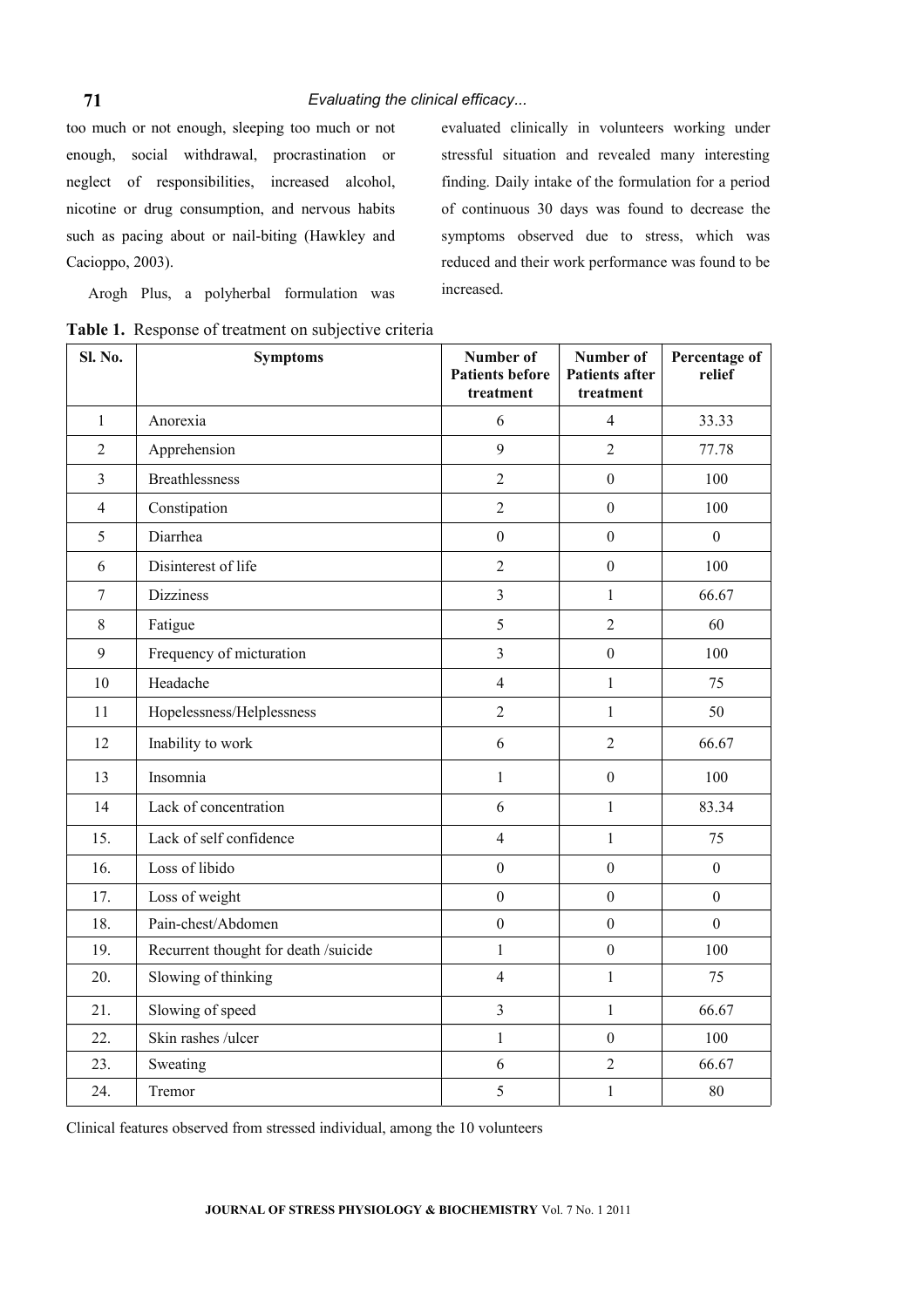| SI.<br>N <sub>0</sub> | Anthropometric<br><b>Parameters</b> | 0 <sub>day</sub> | 15 days          | 30 days          | 45 <sup>th</sup> day |
|-----------------------|-------------------------------------|------------------|------------------|------------------|----------------------|
| $\mathbf{1}$          | Height                              | $63.8 \pm 1.26$  | $63.78 \pm 1.26$ | $63.78 \pm 1.26$ | $63.78 \pm 1.26$     |
| 2                     | Weight                              | $68.5 \pm 46.8$  | $68.6 \pm 4.83$  | $68.05 \pm 4.67$ | $68.2 \pm 4.59$      |
| 3                     | <b>BMI</b>                          | $25.8 \pm 1.33$  | $26.02 \pm 1.37$ | $25.82 \pm 1.33$ | $25.68 \pm 1.31$     |
| $\overline{4}$        | Pulse rate                          | $74.6 \pm 1.8$   | $74.4 \pm 1.68$  | $73.6 \pm 1.76$  | $73.6 \pm 1.76$      |
| 5                     | Respiratory rate                    | $18.5 \pm 0.44$  | $18.4 \pm 0.4$   | $18.4 \pm 0.4$   | $18.3 \pm 0.4$       |
| 6                     | Temperature, <sup>0</sup> F         | $98.4 \pm 0$     | $98.4 \pm 0$     | $98.4 \pm 0$     | $98.4 \pm 0$         |
| $\tau$                | Systolic blood Pressure             | $128.0 \pm 2.59$ | $124 \pm 3.07$   | $122 \pm 2.11$   | $122 \pm 1.67$       |
| 8                     | Diastolic blood Pressure            | $84 \pm 1.52$    | $82 \pm 2.15$    | $80 \pm 1.58$    | $80 \pm 1.39$        |
| 9                     | <b>REM</b>                          | $4.3 \pm 0.47$   | $3.5 \pm 0.17$   | $3.2 \pm 0.13$   | $3.8 \pm 0.20$       |

### **Table 2.** Anthropometric Parameters

Results are expressed in mean  $\pm$  SEM, where n = 10,

BMI – Body Mass Index, REM – Rapid Eye Movement

| Table 3. Hematological, diabetic and serum cortisol profile |  |
|-------------------------------------------------------------|--|
|                                                             |  |

| SI.<br>$\bf No$ | <b>Parameters</b>  | 0 day             | 15 days             | 30 days               | 45 <sup>th</sup> day |
|-----------------|--------------------|-------------------|---------------------|-----------------------|----------------------|
|                 | <b>Total Count</b> | $8450 \pm 361.74$ | $8320 \pm 364.17$ * | $8850 \pm 709.81$ *** | $8480 \pm 536.82$    |
| 2               | Differential Count |                   |                     |                       |                      |
| a               | Polymorph          | $56.9 \pm 1.61$   | $56.2 \pm 1.59$     | $59.6 \pm 1.88$       | $58.0 \pm 1.39$      |
| $\mathbf b$     | Lymphocytes        | $36.2 \pm 1.77$   | $41.2 \pm 1.55$     | $37.6 \pm 1.94$       | $39 \pm 1.32$        |
| $\mathbf c$     | Eosinophil         | $2.7 \pm 0.19$    | $2.6 \pm 0.27$      | $2.8 \pm 0.44$        | $2.8 \pm 0.46$       |
| d               | Monocytes          | $0.2 \pm 0$       | $0\pm 0$            | $0\pm 0$              | $0.2 \pm 0$          |
| 3               | <b>ESR</b>         | $16.8 \pm 3.6$    | $17.4 \pm 3.35$     | $16.7 \pm 3.35$       | $16.6 \pm 3.61$      |
| $\overline{4}$  | $Hb\%$             | $13.2 \pm 0.44$   | $13.38 \pm 0.55$    | $13.54 \pm 0.54$      | $13.6 \pm 0.55$      |
| 5               | <b>MCV</b>         | $83.8 \pm 1.17$   | $82.79 \pm 1.14$    | $83.66 \pm 1.14$      | $83.82 \pm 1.18$     |
| 6               | <b>MCH</b>         | $28.3 \pm 0.51$   | $28.26 \pm 0.57$    | $29.94 \pm 0.54$      | $29.76 \pm 0.55$     |
| 7               | Sugar $(F)$        | $99.4 \pm 10.18$  | $92.6 \pm 7.31$     | $93.5 \pm 7.53$       | $103 \pm 10.22$      |
| 8               | Glycated Hb%       | $5.8 \pm 0.25$    | $5.74 \pm 0.22$     | $5.89 \pm 0.2$        | $5.85 \pm 0.25$      |
| 9               | Serum Cortisol     | $9.3 \pm 0.54$    | $6.30 \pm 0.22$ *   | $5.86 \pm 0.2$ *      | $7.83 \pm 0.25$      |

Results are expressed in mean  $\pm$  SEM, where n = 10,

\*p<0.05, \*\*\*p<0.001, as compared to control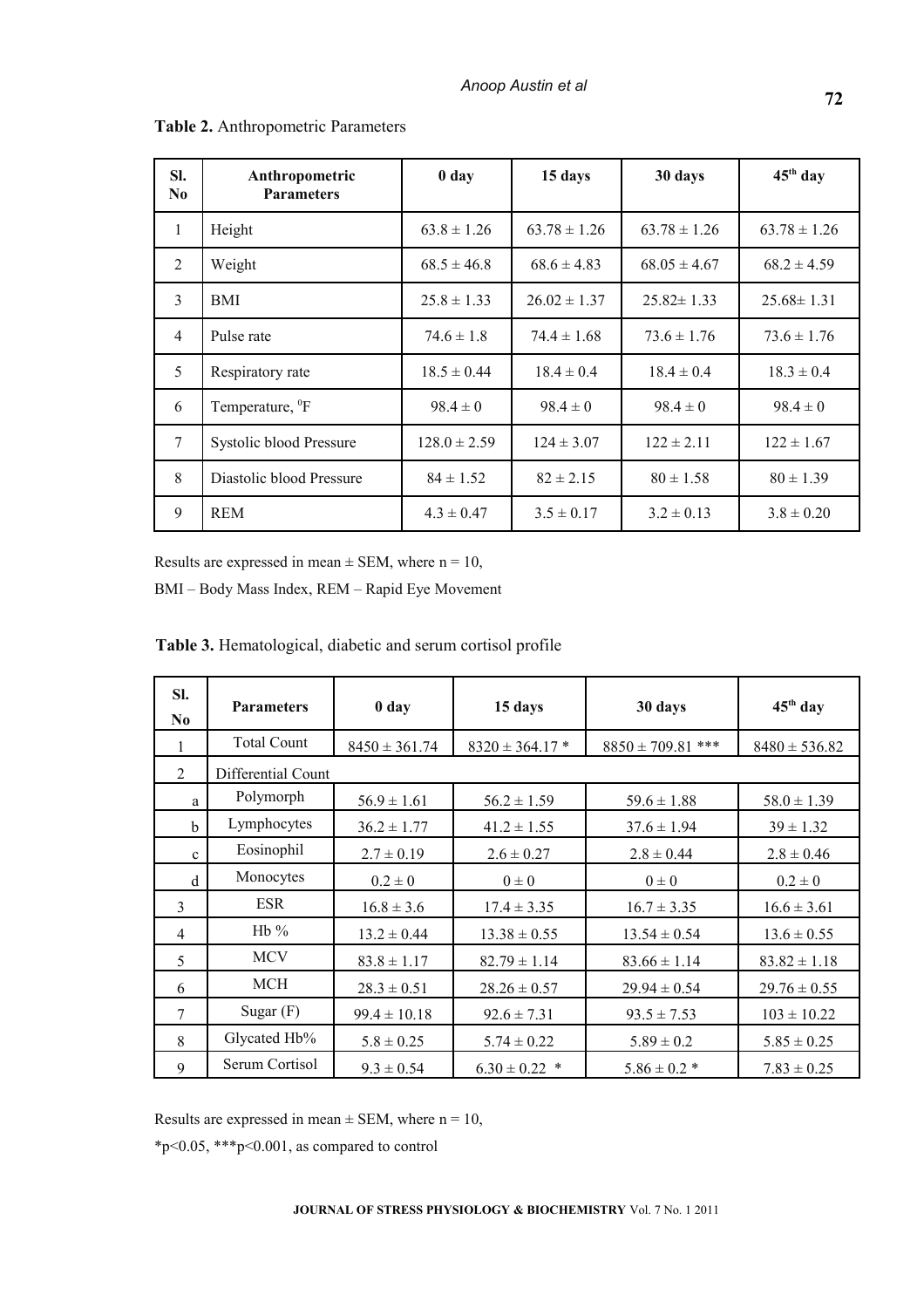**Table 4.** Urine analysis

**73**

| Sl. No | <b>Parameters</b> | 0 day          | 15 days        | 30 days        | $45th$ day         |
|--------|-------------------|----------------|----------------|----------------|--------------------|
|        | Albumin           | NIL            | <b>NIL</b>     | NIL            | NIL                |
|        | Sugar             | NIL            | NIL            | NIL            | NIL                |
|        | Deposits          | $3.3 \pm 0.18$ | $2.8 \pm 0.15$ | $2.0 \pm 0.11$ | $1.8 \pm 0.11$ *** |

Results are expressed in mean  $\pm$  SEM, where n = 10,

\*\*\*p<0.001, as compared to control

NIL - absent

Haematological studied revealed an significant change in the Total count, during the treatment period, which is considered to increase immunity (LaFleur-Brooks, 2008), which needs further studies. But findings have suggested that reverting stress will also improve the immunity and the sense of well being (Avitsur *et al.,* 2006). During exertion, the sympathetic nervous system stimulates splenic contractions, which increase total counts, supporting the claims of reduced stress (Rose and Allen, 1985).

Cortisol is often used as an indicator of stress due to stimulation of the hypothalamic-pituitaryadrenal axis (Roshan e*t al.,* 2010), which is a common physiological response to various stressors. The effect of stress on central nervous system and hypothalamic-pituitary-adrenal axis includes an increase in cortisol, and a disruption in circadian rhythm of cortisol secretion (Roshan e*t al.,* 2010). A reduction in cortisol during the study period can be interpreted as a reduction of stress (Stull and Rodiek, 2002) and in turn will increase catecholamine neuro transmitters, such as serotonin and dopamine (Field *et al.,* 2005), which will also help in stress relieving, but needs a detailed evaluation.. Further decreased levels of cortisol, on long-term can prevent neuronal damages (Spiegel *et al.*, 1999). The difference of lowering the cortisol level in diabetics is due to the metabolic

derangement, which has affected the decrease in cortisol level and it clearly illustrates the poor response in the diabetic group, which is highly warranted.

The effectiveness of the formulation on Stress can be attributed to its synergestic activity (Toews and Bylund, 2005). Various studies carried out on the ingredients were also found to be strengthening the claims. Compounds 3-O-beta-d-glucopyranoside and Qc 3-O-beta-d-glucuronopyranoside isolated from *N. nucifera* was responsible for relieving stress (Jung *et al.,* 2008) and *H. rosa-sinensis* was able to relieve oxidative stress in ischemic reperfusion injury (Nade *et al.,* 2010) and hypotensive (Nade *et al.,* 2009). *N. nucifera* (Chopra *et al.*, 1969) and *Z. officinale* (Bone and Gupta, 1997) are found to be cardotonics and hypertensive's. The vasodilation, positive inotropic, and cardioprotective activity of *H. indicus* and *H. rosa-sinensis* were reported by Vinoth *et al.,* (2010). *T. chebula* has been reported to act directly on the heart muscle (Srivastava *et al.,* 1991), where negative chronotropic, inotropic and hypotensive responses observed might protect the myocardium by decreasing its overload (Vinoth *et al.,* 2010). In support to this observation, previous study carried out on the formulation by Balaraman *et al.* (2007) also proved the anxiolytic activity of the formulation in albino rats, *by virtue* of its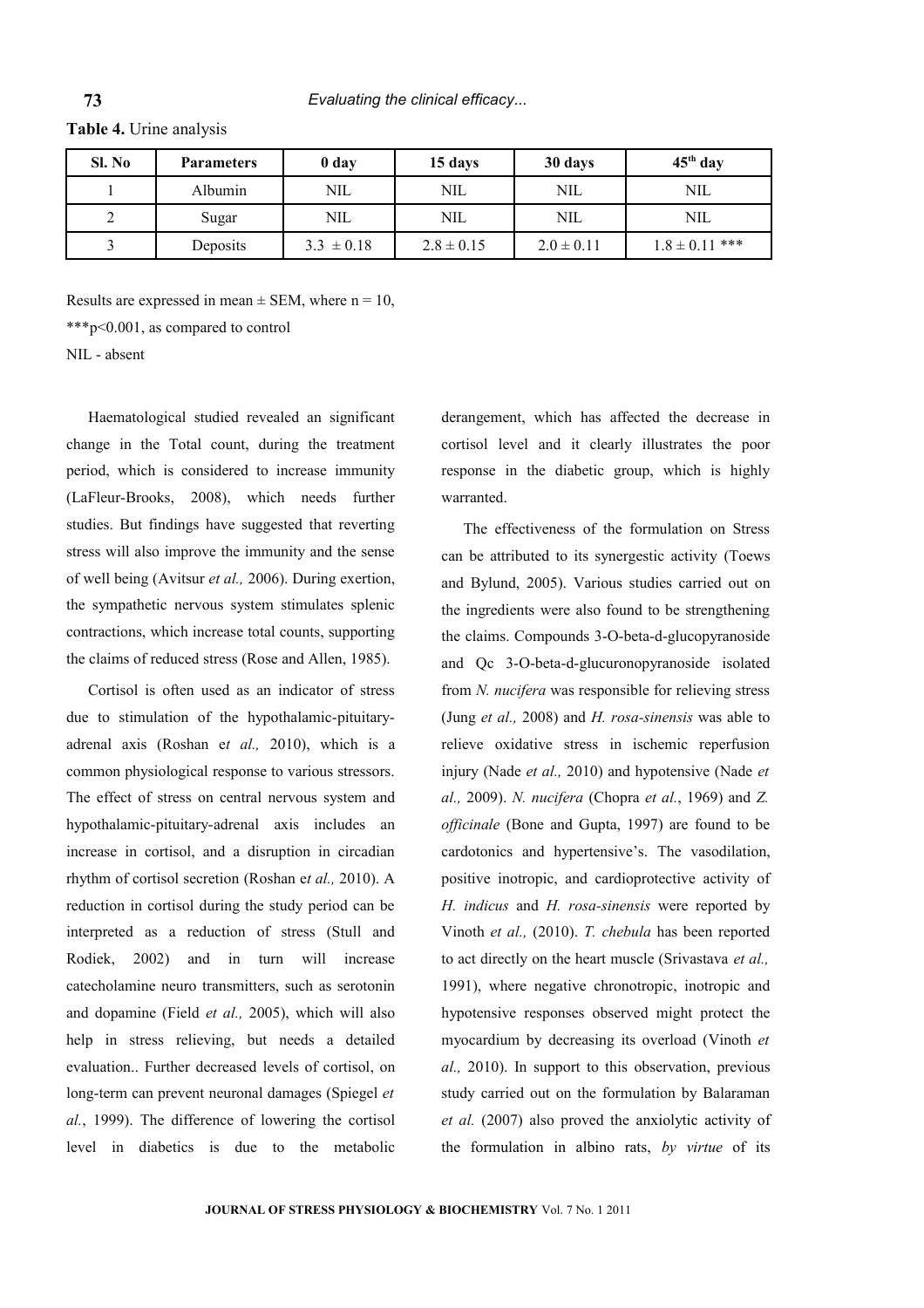diminished serotonergic transmission and decreased duration of catalepsy indicating potentiation of dopaminergic transmission and modified 5-HT and DA mediated behaviour.

The antioxidant, anti inflammatory and free radical scavenging properties of *G. glabra* (Alam and Gomes, 1998), *T. chebula* (Aeshbaech *et al.,* 1994), *H. indicus* (Chandra *et al.,* 1987), *Z. officinale* (Sreeramamurthy *et al.,* 1993), *E. alba* (Kim and Hong, 1996) might synergistically enhance the efficacy of Arogh Plus to scavenge the free radicals, minimize lipid peroxidation, thereby preventing membrane damage and leakage of enzymes. Body functions, including cellular respiration depends on the oxygen supply, which can be attributed by its antioxidant and free radical properties is justified.

The antioxidant effects of *H. indicus* (Rao, *et al.,* 2005) may be associated with tannins (Hong *et al.,* 1995), one of the main constituents. Likewise, saponins have also been shown to have beneficial effects on cardiovascular diseases (Matsuura, 2001). Flavonoids produce vasodilation by regulating endothelial nitric oxide (NO) production (Schmitt and Dirsch, 2009) and interaction with ion channels (Akhlaghi and Bandy, 2009). Moreover, flavonoids are known to protect the I/R-induced myocardial injury by their multifaceted properties, such as antioxidant, antiinflammatory, vasodilatory, and antiplatelet aggregation (Akhlaghi and Bandy, 2009). Therefore, it is conceivable that the cardioprotective effect can be related to the combined effects of saponins, tannins, and flavonoids. *H. rosa-sinensis* has been shown to enhance the endogenous antioxidant activity and protect the heart from isoproterenol-induced injury (Karunakaran *et al.,* 2006). The interpretations made with the ingredient were also in line with the

observations made by Suchalatha *et al.* (2004), where the drug was able to possess inhibition of lipid peroxidation, maintaining the levels of superoxide dismutase and catalase, enhancing the activity of glutathione peroxidase and glutathione-stransferase, which can scavenge superoxide radicals and prevent free radical formation and lipid peroxidation.

*G. glabra* present in the formulation is a proven adaptogen (Winston and Maimes, 2007), which is capable of increasing succinate dehydrogenase [SDH] in brain and decreasing brain neurotransmitters like norepinephrine (NE), dopamine (DA), serotonin (5-HT) and acetylcholine (ACh) (Deore and Khadabadi, 2009) and decrease in beta-endorphin level (Gregory and. Kelly, 2001).

The study clearly elucidates that Arogh Plus, as a suggestive drug in treating stress by *virtue* of its cortisol lowering activity, antioxidant and free radical properties, thereby influencing the neurotransmitters. The limitation of this study is that it has carried out in a small selected group and further detailed investigations, with respect to various neurotransmitters, in a large group and cross over studies will through more light on the effectiveness of the formulation.

#### **Conclusion**

Arogh Plus, is found to reduce the stress by *virtue* of its cortisol lowering activity in a short duration of 30 days, and can be taken to relieve stress and improve their quality of life.

#### **Acknowledgments:**

The authors are thankful to M/s. Rumi Herbals Pvt. Ltd., Chennai for supplying the study material and funding to carry out the study.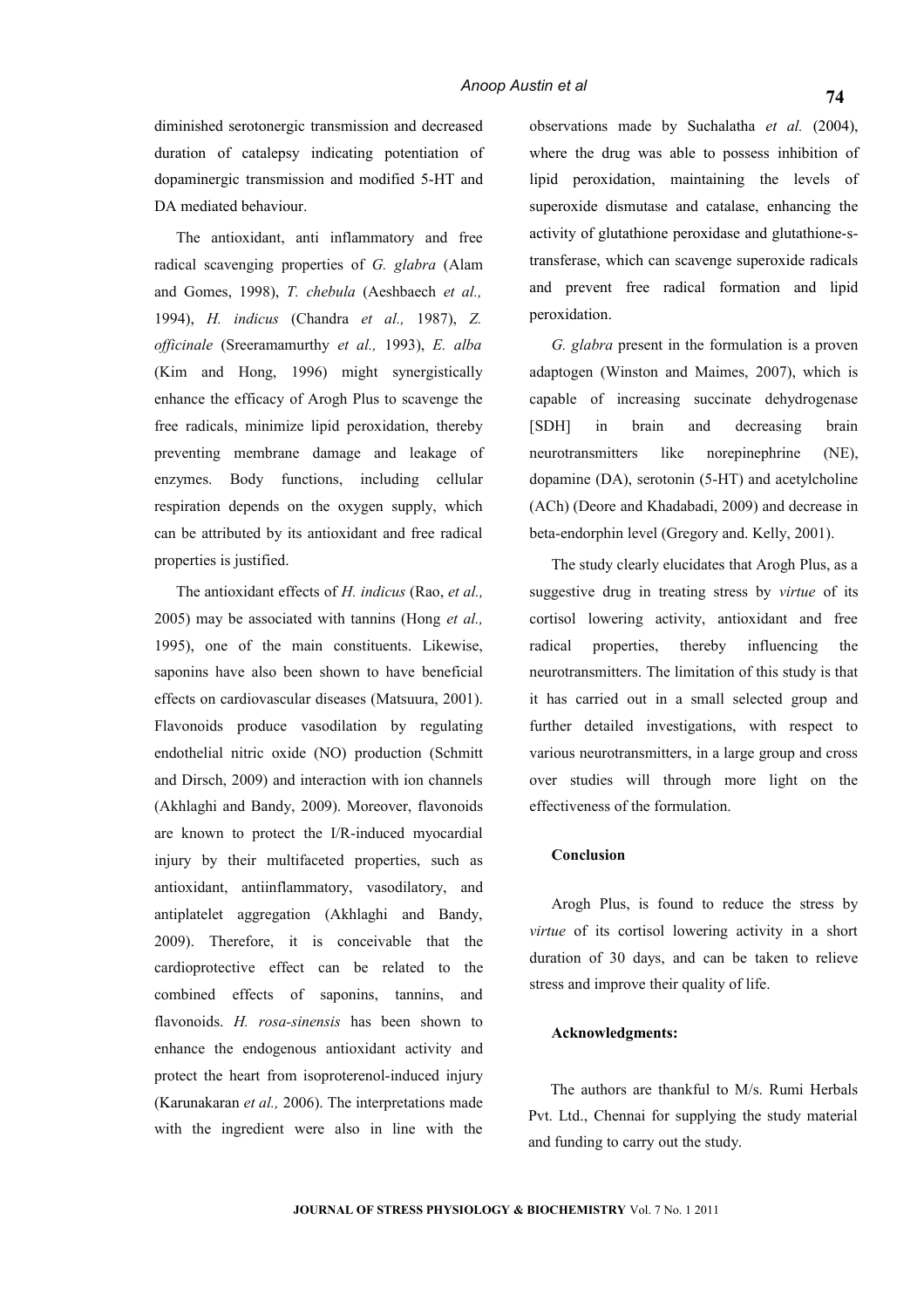# **References**

**75**

- Aeshbaech, R., Loliger, J., Scott, B.C., Murcia, A., Butters, J., Halliwell, B. and Arouma, O.I. (1994) Antioxidant activities of thymol, carvacrol, 6-gingerol, zingerone and hydroxytyrosol. *Food Chem. Tox.*, **32** : 31- 36.
- Akhlaghi M. and Bandy, B. (2009) Mechanisms of flavonoid protection against myocardial ischemia-reperfusion injury. *J. Mol. Cell. Card.,* **46** : 309–317.
- Alam, M.I. and Gomes, A. (1998) Viper venom induced inflammation and inhibition of free radical formation by pure compound (2 hydroxy-4 methoxy benzoic acid) isolated and purified from *H. indicus* root extracts. Toxicon., **36** : 207-215.
- Al-Qarawi, A.A., Abdel-Rahman, H.A. Ali, B.H. and El Mougy. S.A. (2002) Liquorice (*Glycyrrhiza glabra*) and the adrenal-kidneypituitary axis in rats, *Food Chem. Tox.*, **40** : 1525 - 1527.
- Anonymous, (2000) United States Department of Health and Human Services. Healthy People 2010, Washington, DC.
- Anoop Austin, Senthilvel, G., Thirugnanasambantham, P. and Mayisvren, E. (2006) Clinical efficacy of a Polyherbal Instant Formulation (Arogh) in the management of Hyperlipidaemia. *Cardiol.,* **2** : 36-38.
- Archana, R. and Namasivayam. A., (1999) Antistressor effect of *Withania somnifera. J. Ethnopharmacol.,* **64** : 91 - 93.
- Asokan, B.R, Jaikumar, S, Ramaswamy, S, Thirugnanasambantham, P. and Nirmala, P. (2010) Anti-hyperlipidemic activity of a

polyherbal formulation in experimental models. *Pharmacologyonline*, **1**: 433-442.

- Avitsur, R., Padgett, D.A. and Sheridan, J.F. (2006). Social interactions, stress and immunity. *Neurol. Clin.*, **24** : 483 - 491.
- Balaraman, R., Mohan, M, Aurangabadkar, V.M., Jadhav, G.B., Anoop Austin and Thirugnanasambatham P. (2007) Effect of a polyherbal formulation on anxiety and behavior mediated via monoamine neurotransmitters, *OPEM*, **7** (4) : 409 – 417.
- Bansal, N. and Yadav, S. (2010) Stress the Stress. *Int. J. Pharm. Biosci.*, **1** : 686 – 693.
- Bernard, L. C. and Krupat, E. (1994) *Health Psychology: Biopsychosocial factors in Health and Illness.* Harcourt Brace College Publishers, New York.
- Bone, K. and Gupta (1997) Traditional uses, chemical constituents, antiplatelet, anti inflammatory, cardiovascular and antioxidant properties of ginger. *Bri. J. Phytotherap.,* **4** : 110-120.

Burtis, C.A., Ashwood, E.R. and Bruns, D.E. (2006) Tietz, *Textbook of Clinical Chemistry and Molecular Diagnostics,* Fourth Edition. St. Louis, Elsevier Saunders, 2448 pp

- Chandra, T., Sadique, J. and Somasundaram, S. (1987) Anti inflammatory activity of *E. alba. Fitoterapi,.* **58** : 28.
- Chopra, R.N., Chopra, I.C. and Varma, B.S. (1969) *Supplement to Glossary of Indian Medical Plants*. CSIR. New Delhi. p.73.
- Deore S.L. and Khadabadi S.S. (2009) Screening of antistress properties of *Chlorophytum borivilianum* tuber. *Pharmacologyonline* **1** : 320-328.

**JOURNAL OF STRESS PHYSIOLOGY & BIOCHEMISTRY** Vol. 7 No. 1 2011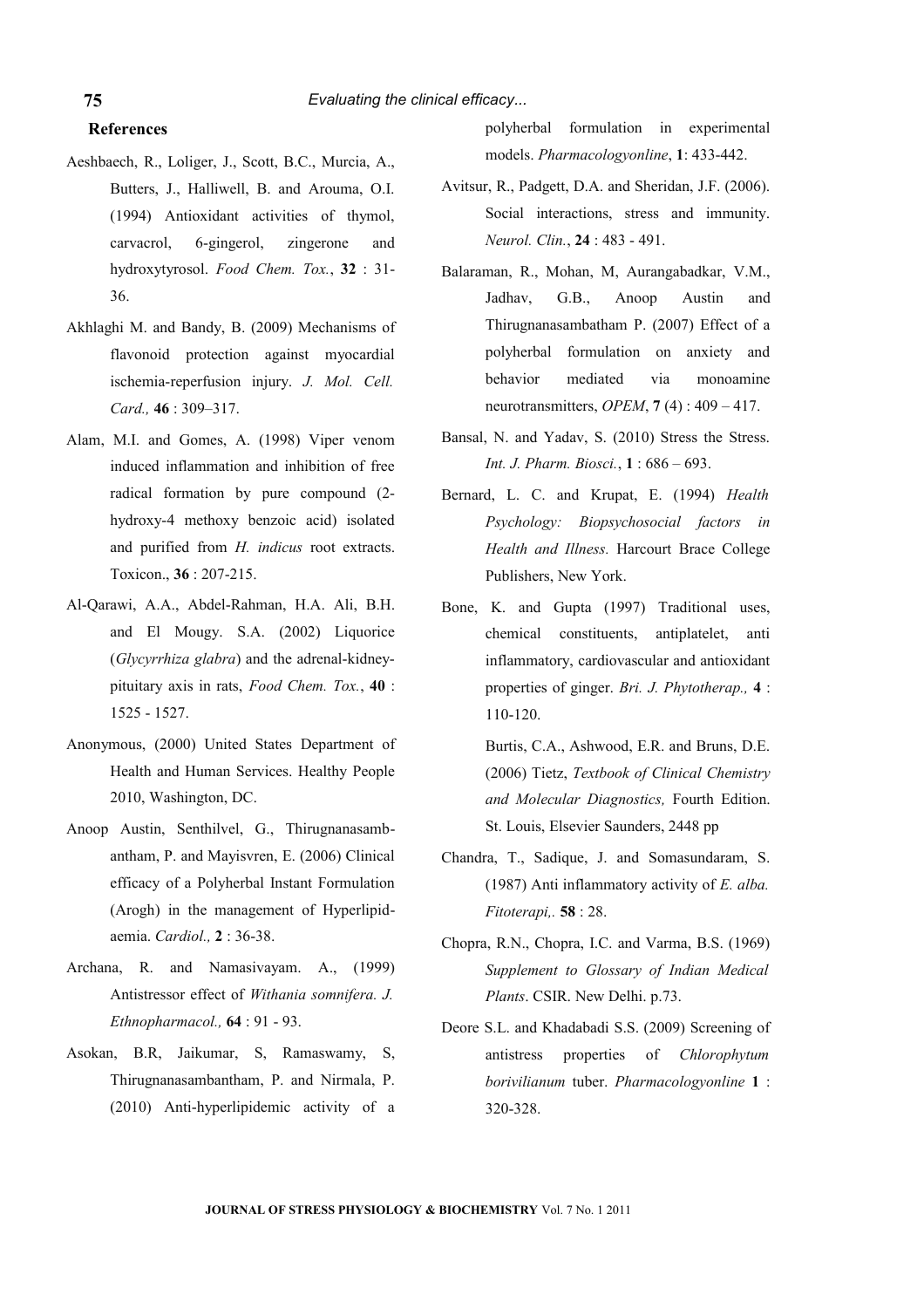- Desai, S.K., Desai, S.M., Navdeep, S., Arya, P. and Pooja T. (2011) Antistress activity of *Boerhaavia diffusa* root extract and a polyherbal formulation containing *Boerhaavia diffusa* using cold restraint stress model. *Int. J. Pharm. and Pharmaceut. Sci.,* **3** : 130132.
- Faith, R.E., Murgo, A.J., Good, R.A. and Plotnikoff, N.P. (2006) *Cytokines : Stress and Immunity.* Second Edition, Taylor & Francis Group, 2 Park Square, Milton Park Abingdon, Oxon, United Kingdom.
- Field, T., Hernandez-Reif M, Diego, M., Schanberg, S. and Kuhn, C. (2005) Cortisol decreases and serotonin and dopamine increase following massage therapy. *Int. J. Neuro*sci., **115** : 1397-1413.
- Gallo, L.C. and Matthews, K. A. (2003) Understanding the association between socioeconomic status and physical health: Do negative emotions play a role? *Psycholog. Bull.,* **129** : 10 - 51.
- Ganesh, R., Narayanan, N., Thirugnanasambantham, P., Viswanathan, S. and Parvathavarthini, S. (2006) Effect of Arogh on Hyperlipidemia. *Int. J. Trop. Med.,* **1** : 18 – 22.
- Gregory, S. and. Kelly, N.D. (2001) *Rhodiola rosea* A possible plant adaptogen. *Alt. Med. Rev.,* **6** : 291 - 296.
- Hawkley, L. C., and Cacioppo, J. T. (2003) Loneliness and Pathways to Disease. *Br. Behav. Immun.,* **17**, : 98 - 105.
- Hong, C.Y., Wang, C.P., Huang, S.S. and Hsu, F.L. (1995) The inhibitory effect of tannins on lipid peroxidation of rat heart mitochondria, Journal of Pharmacy and Pharmacology, **47** : 138–142.
- Jung, H.A., Jung, Y.J., Yoon, N.Y., Jeong, da, M., Bae, H.J., Kim, D.W., Na, D.H. and Choi, J.S. (2008) Inhibitory effects of *Nelumbo nucifera* leaves on rat lens aldose reductase, advanced glycation end products formation, and oxidative stress. *Food Chem. Tox.,* **46** : 3818-3826.
- Karunakaran, G., and Mohamed, S., and Peter, T., Vinoth, P., Krishnamoorthy Karthikeyan, K., Niranjali, D., and Jayaprakash, S. (2006) Cardioprotective effect of the *Hibiscus rosa sinensis* flowers in an oxidative stress model of myocardial ischemic reperfusion injury in rat. *BMC Comp. Alt. Med.,* **6** : 32.
- Kim, N.J. and Hong, N.D. (1996) Studies on the processing of crude drugs on the constituents and biological activities of glycyrhiza. *Korean J. Pharmacog*., **27** : 196-206.
- LaFleur-Brooks, M. (2008) *Exploring Medical Language: A Student-Directed Approach* 7th Edition. St. Louis, Missouri, USA: Mosby Elsevier. pp. 398
- Matsuura, H., (2001) Saponins in garlic as modifiers of the risk of cardiovascular disease. *J. Nut.*, **131** : 1000–1005.
- Mattingly, D., Martin, H. and Tyler, C. (1989) Fluorimetric method for simultaneous estimation of cortisol,corticosterone, and testosterone in plasma. *J. Clin. Pathol.*, **42** : 661–666.
- Mohan, M., Gulecha, V.S., Aurangabadkar, V.M., Balaraman, R., Anoop Austin and Thirugnanasampathan, P. (2009) Analgesic and anti-inflammatory activity of a polyherbal formulation (Arogh). *OPEM*. **9** : 232-237.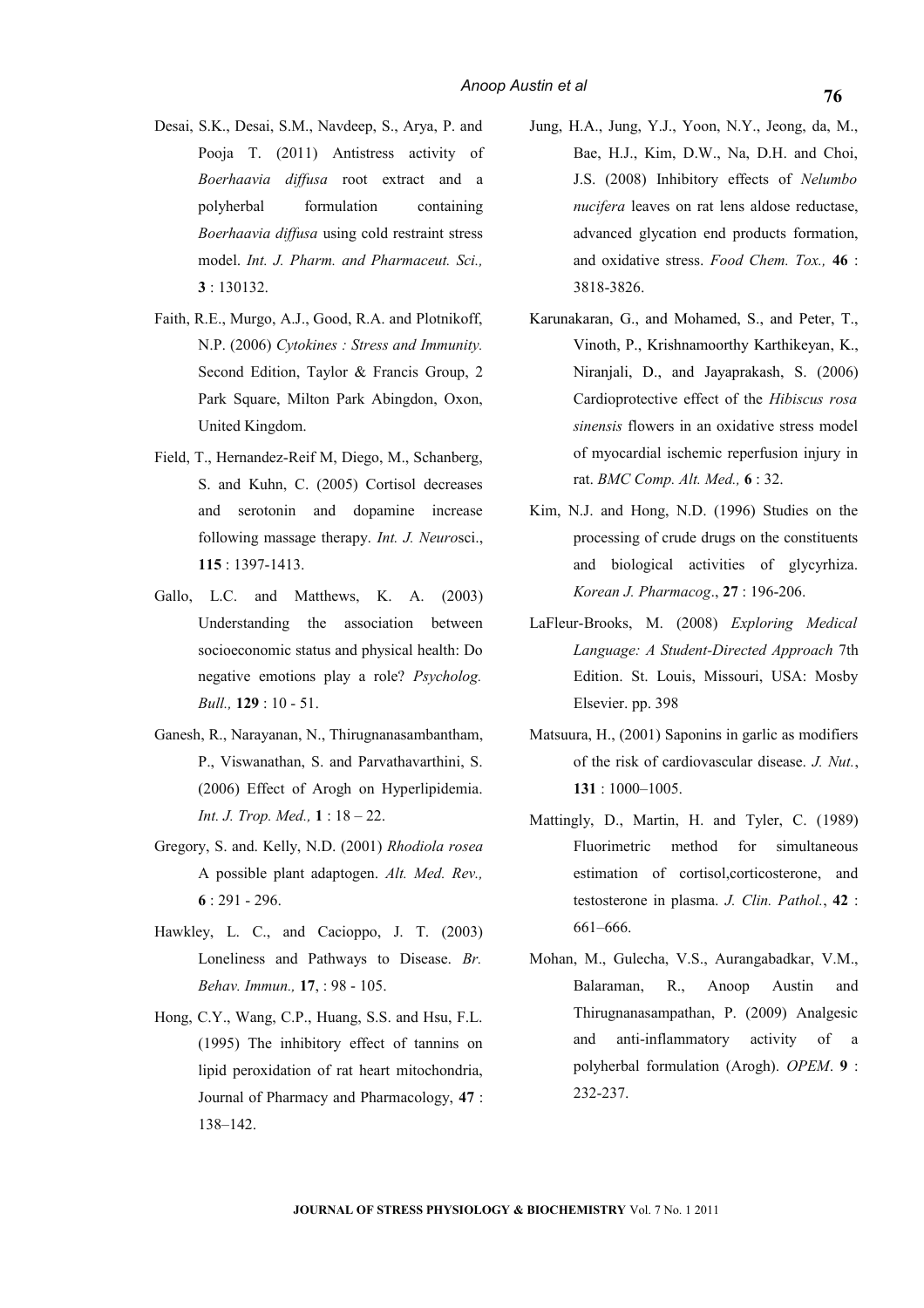- Moncrieff, J., Wessely, S. and Hardy, R. (2010) Active placebos versus antidepressants for depression. *Coch. System. Review.*, **28** : 1 – 28.
- Singh, N., Nath, R., Lata, A., Singh, S.P. Kohli, R.P. and Bhargava, K.P. (1982) *Withania somnifera* (Ashwagandha) A rejuvinator herbal drug which enhances survival during stress (An Adaptogen). *Int. J. Crude Drug Res.*, **20** : 29.
- Nade, V.S., Dwivedi, S., Kawale, L.A., Upasani, C.D. and Yadav, A.V. (2009) Effect of *Hibiscus rosa-sinensis* on reserpine-induced neurobehavioral and biochemical alterations in rats. *Indian J. Exp. Biol.*, **47** : 559-563.
- Nade V.S., Kawale, Laxman, A., Dwivedi, Subhash, Yadav and Adhikrao, V., 2010. Neuroprotective effect of Hibiscus rosasinensis in an oxidative stress model of cerebral post-ischemic reperfusion injury in rats. *Pharmaceut. Biol.*, **48** : 822-827.
- Naik, S. R., Azmathulla, S. and Hule, A.K. (2006) Evaluation of adaptogenic activity profile of herbal formulation. *Indian J. Exp. Biol.*, *44* : 574-579.
- O'Mahony and Michael (1986) *Sensory Evaluation of Food: Statistical Methods and Procedures.* CRC Press. pp. 487.
- Rao, G.M.M., Venkateswararao, C.H., Rawat, A.K.S., Pushpangadan, P. and Shirwaikar, A. (2005) Antioxidant and antihepatotoxic activities of *Hemidesmus indicus* R. Br, *Acta Pharmaceutica Turcica*, **47** : 107–113.
- Rose, R.J., and Allen. J.R.. (1985) Hematologic response to exercise and training, *Vet. Clin. North Am. Equ. Pract*., **1** : 461 - 475.
- Roshan. S., Abdullah K. and Sadath, A. (2010) To study the effect of *Allium sativum* on swimming endurance, anoxia tolerance and cold stress. *J. Glob. Pharm Tech.,* **2** : 27-32.
- Saggu, S., Divekar, H.M., Gupta, V., Sawhney, R.C., Banerjee, P.K. and Kumar, R. (2007) Adaptogenic and safety evaluation of seabuckthorn (*Hippophae rhamnoides*) leaf extract: A dose dependent study. *Food Chem. Tox.*, **45** : 609–617.
- Schmitt, C. A. and Dirsch, V. M. (2009) Modulation of endothelial nitric oxide by plant-derived products. *Nitric Oxide*, **21** : 77–91.
- Selye, H. (1956) *The Stress of Life*. McGraw-Hill, New York.
- Sheldon, C., Denise, J.D., and Gregory M. E. (2007) Psychological Stress and Disease. *J. Am. Med. Ass.,* **298** : 1685–1687.
- Spiegel, K,, Leproult, R. and Van-Cauter, E. (1999) Impact of sleep debt on metabolic and endocrine function, *Lancet,* **354** : 1435 – 1439.
- Sreeramamurthy, T., Ganga Rao, B., Satyanarayana, T. and Krishna Rao, R.V., (1993) Hepatoprotective activity of *Eclipta alba. J. Res. Edu. Indian Med.*, **2** : 41-43.
- Srivastava, R.D., Dwivedi, S., Sreenivasan, K.K. and Chandrasekar, C.N. (1991) Cardiovascular effects of *Terminalia* species of plants. *Indian Drugs.* **29** : 144-149.
- Stull, C.L., and Rodiek. A.V. (2002) Effects of cross-tying horses during 24 h of road Transport. *Equ. Vet*. *J.*, **34** : 550-555.
- Suchalatha, S. and Shyamala Devi, C.S. (2004) Effect of Arogh - a polyherbal formulation on the marker enzymes in isoproterenol

**77**

**JOURNAL OF STRESS PHYSIOLOGY & BIOCHEMISTRY** Vol. 7 No. 1 2011